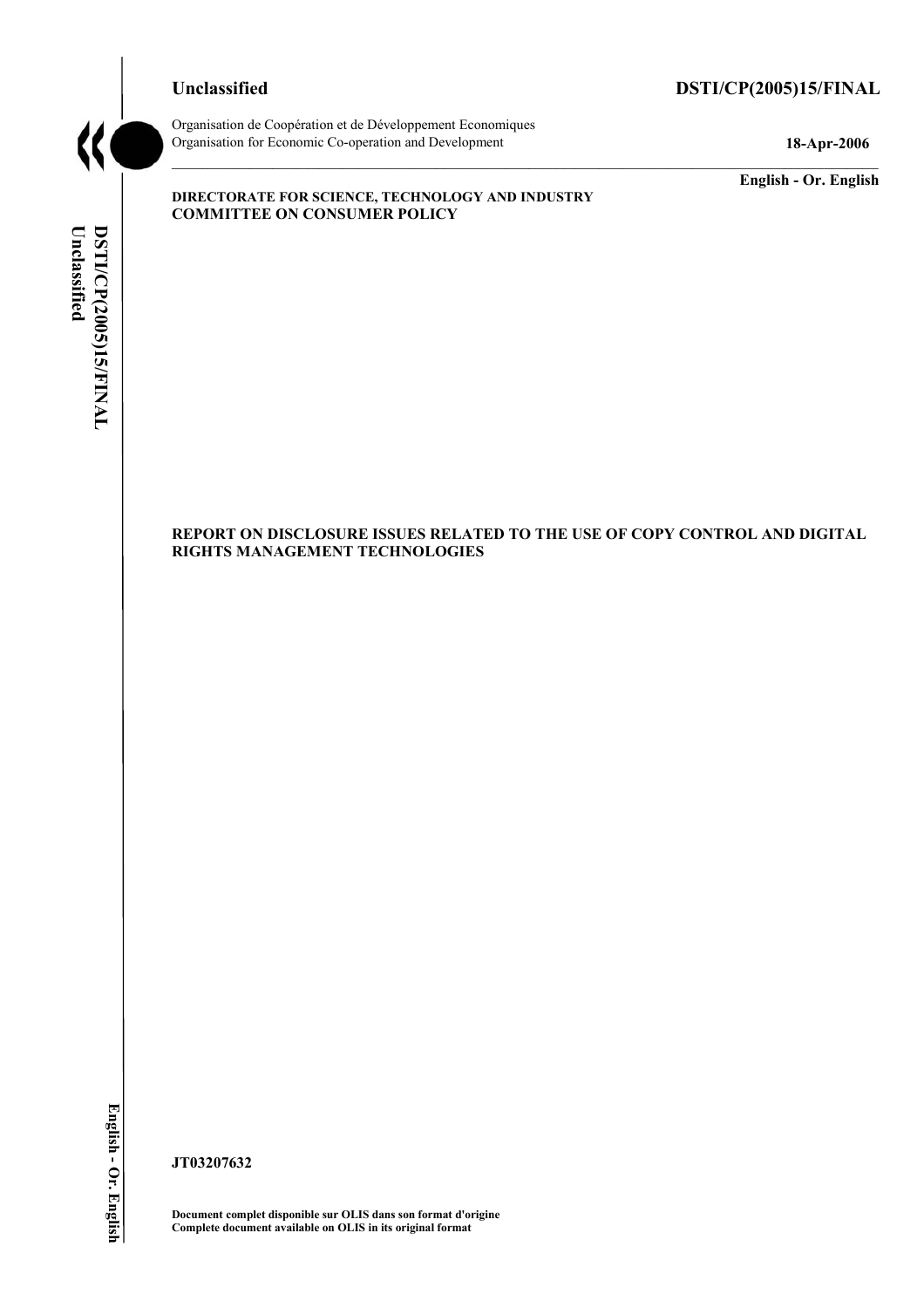# **FOREWORD**

This report was prepared by the Secretariat with comments by the Committee on Consumer Policy (CCP). The report was declassified by the CCP at its 71st Session on 29-30 March 2006. It is published on the responsibility of the Secretary-General of the OECD.

© OECD / OCDE 2006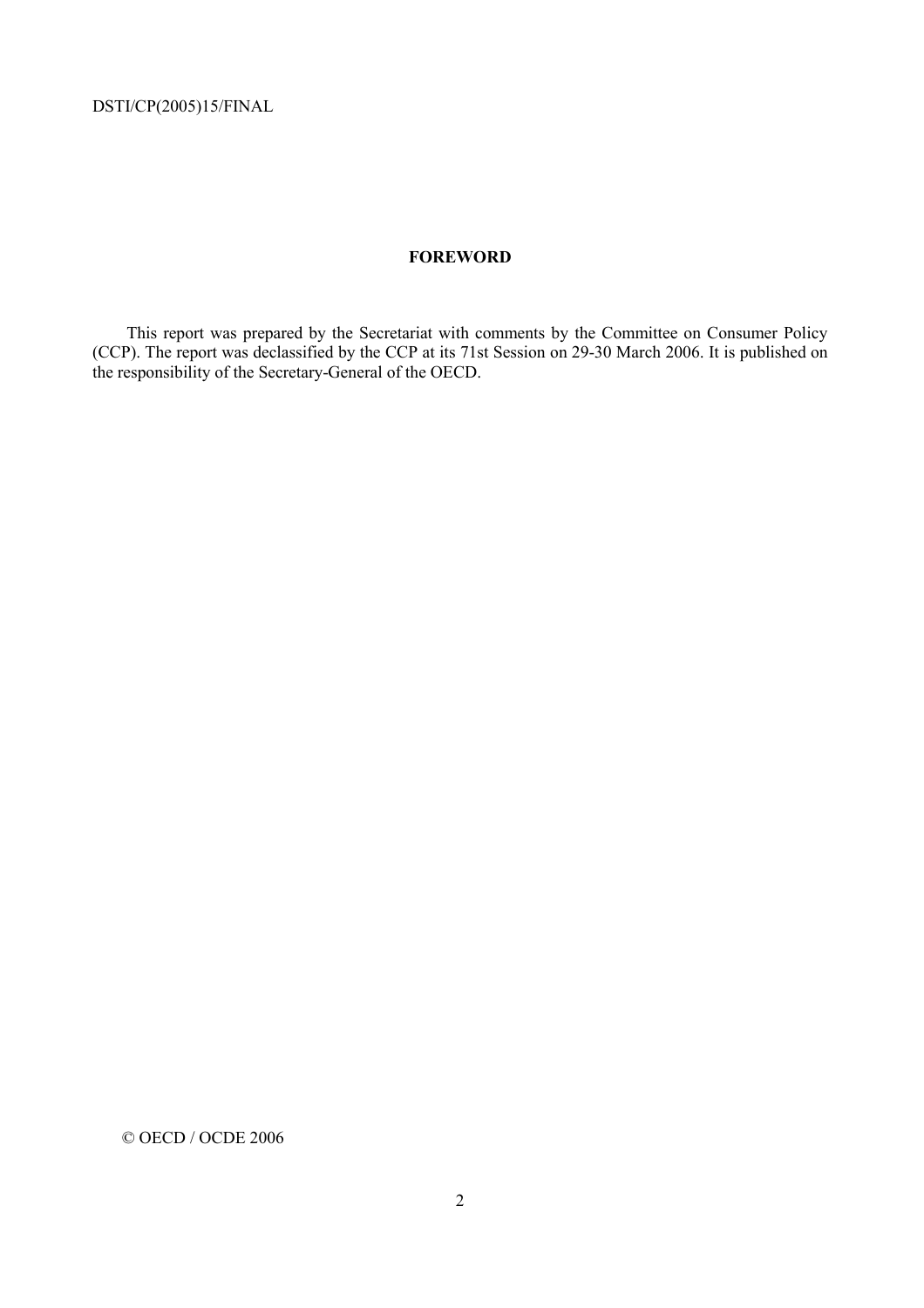# **TABLE OF CONTENTS**

| FOREWORD        |                                                                                   |    |
|-----------------|-----------------------------------------------------------------------------------|----|
|                 | REPORT ON DISCLOSURE ISSUES RELATED TO THE USE OF COPY CONTROL AND DIGITAL        |    |
|                 | RIGHTS MANAGEMENT TECHNOLOGIES                                                    |    |
|                 | Introduction                                                                      | 4  |
| П.              | Practical applications of digital rights management and copy control technologies |    |
| A.              | Copy-protected CDs                                                                | 6  |
| B.              | Music downloads                                                                   | 8  |
| $\mathcal{C}$ . | DVD regional coding                                                               | 9  |
| HI.             | Issues for consideration                                                          | 11 |
| IV              | Conclusion                                                                        | 13 |
|                 |                                                                                   |    |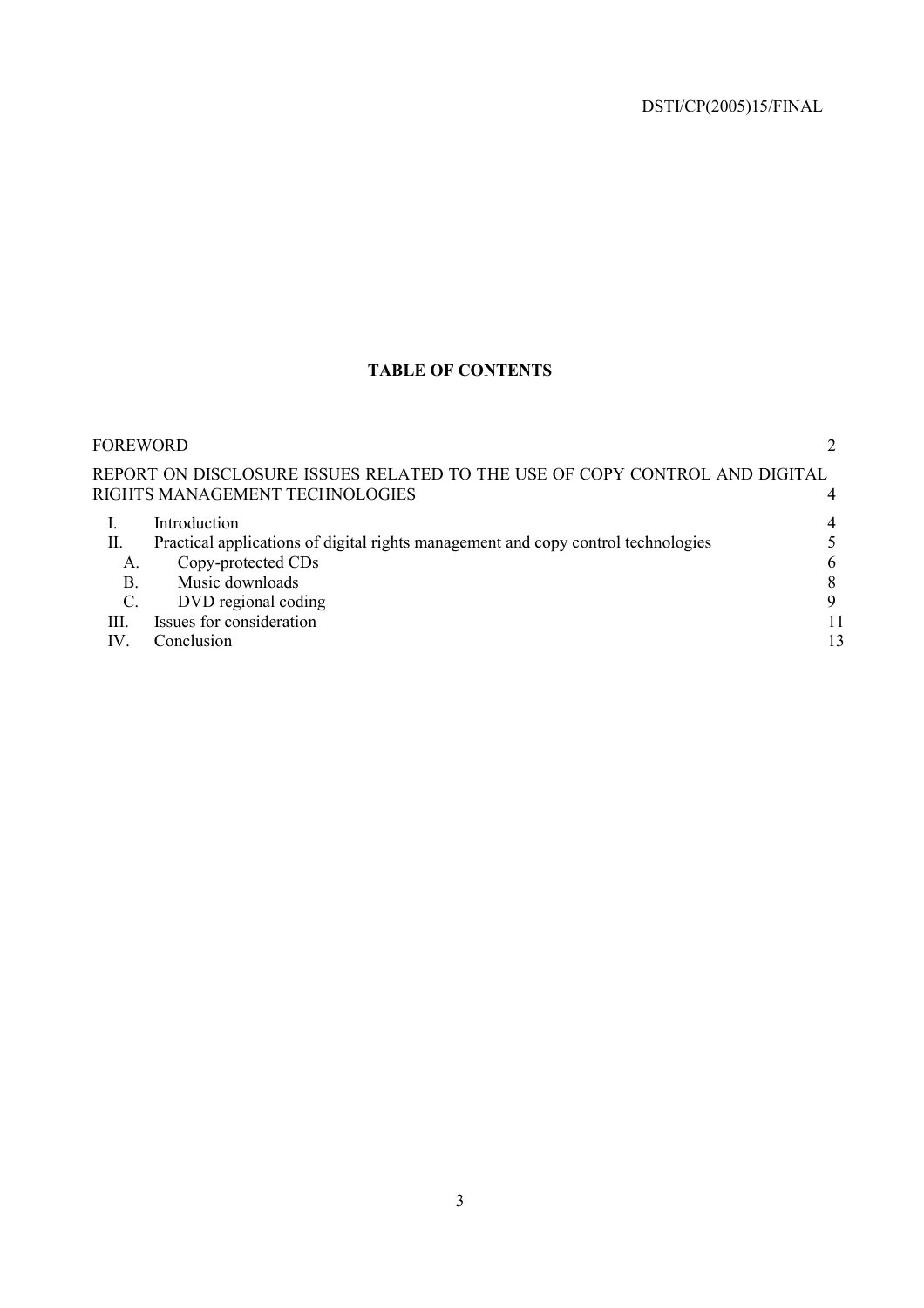# **REPORT ON DISCLOSURE ISSUES RELATED TO THE USE OF COPY CONTROL AND DIGITAL RIGHTS MANAGEMENT TECHNOLOGIES**

# **I. Introduction**

Prepared by the OECD Committee on Consumer Policy (CCP), this report analyses the disclosure issues raised by the use of digital rights management (DRM) and copy control technologies (CCTs) to protect intellectual property rights. More specifically, it examines the kinds of restrictions that are commonly placed on access or use of protected material (for example, restrictions on making back-ups or private copies) and the disclosures provided to inform consumers about these restrictions.

Policy issues relating to the use of technology to protect intellectual property rights in digital content have been addressed elsewhere in the OECD. In February 2004, the OECD Council issued a Recommendation on Broadband Development which called on member countries to implement ì[r]egulatory frameworks that balance the interests of suppliers and users, in areas such as the protection of intellectual property rights, and digital rights management without disadvantaging innovative e-business modelsî (OECD, 2004). In addition, the Committee for Information, Computer and Communications Policy (ICCP)'s Working Party on the Information Economy (WPIE) is undertaking an in-depth analysis of the digital delivery of content.<sup>1</sup> The WPIE work has identified potential problems relating to the impact of digital rights management technologies on consumer rights and suggested that additional research in this area may be warranted (OECD, 2005a). It has recommended that "developers of DRM, players in the market employing DRM, and users of DRM-protected material should be equally concerned to ensure appropriate usage rights, transparency, privacy, as well as ease and reliability access" (OECD, 2005b).

 Outside the OECD, the impact of DRM and CCTs on consumer rights and expectations have been addressed in a number of different inter-governmental fora and consumer organisations. For example, in 2004, the European Commission established a High Level Group on DRM with the aim of examining the perspectives of different stakeholder groups, including consumers, on DRMs. The group issued its final report in July 2004 (EC, 2004). In April 2005, the European Commission held a workshop to explore the possibility of reaching consensus on DRMs including, among other issues, on consumer trust and confidence.<sup>2</sup> The Commission also provides financial support to the INDICARE (Informed Dialogue about Consumer Acceptability of Digital Rights Management Solutions) project.<sup>3</sup> The International Consumer Protection and Enforcement Network (ICPEN) Europe has examined the issue of informing consumers about the use of copy control technology in audio CDs. The Trans Atlantic Consumer Dialogue (TACD) has issued recommendations to the United States and European governments calling for improved consumer protections in this area (TACD, 2005). The European Consumer Law Group has also conducted

<sup>|&</sup>lt;br>|<br>| To date, WPIE has conducted studies on the delivery of digital broadband content in four sectors including; scientific publishing, music; on-line computer and video games; and mobile content. For more information see www.oecd.org/sti/digitalcontent.

<sup>2</sup> Details of the workshop, including the agenda, are available at: http://europa.eu.int/information\_society/eeurope/2005/all\_about/digital\_rights\_man/events/index\_en.htm

<sup>3</sup> http://www.indicare.org.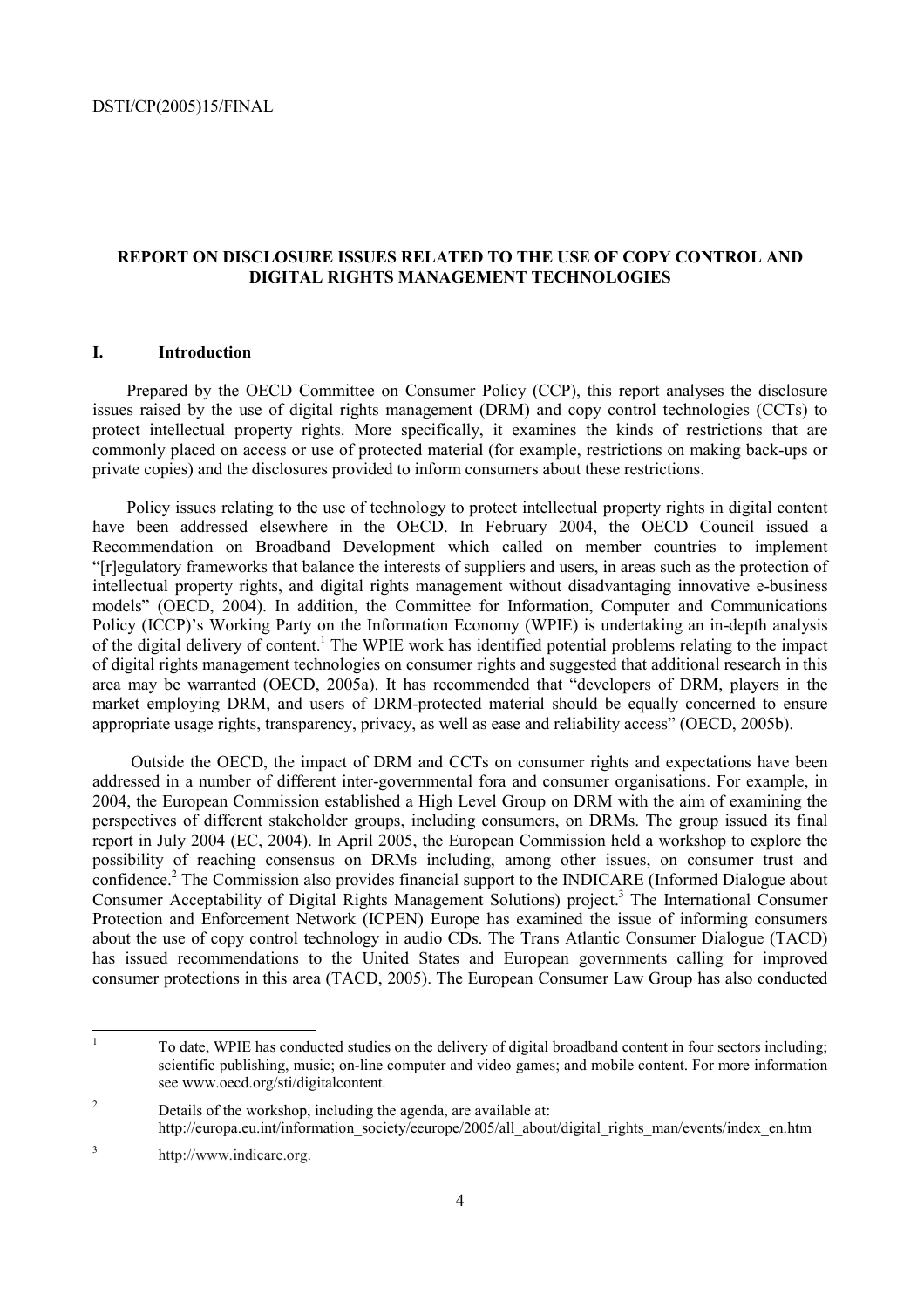a study and set forth policy conclusions on the impacts on consumers of technological measures for copyright protection (ECLG, 2005).

This report provides a broad overview of the adequacy of disclosures to consumers of technically-imposed restrictions on normal usage of digital content. It examines current practices in the context of the relevant principles of the 1999 OECD *Guidelines for Consumer Protection in the Context of Electronic Commerce* (E-commerce Guidelines). This report does not focus on other potential consumer concerns relating to the use of these technologies, such as the impact on traditional "fair use" of copyrighted work, interoperability limitations,<sup>4</sup> or security and privacy issues.<sup>5</sup> Moreover this report does not address any potential benefits of CCT and DRM technologies for consumers or a competitive marketplace.<sup>6</sup>

# **II. Practical applications of digital rights management and copy control technologies**

The terms "copy control technology" (CCT) and "digital rights management" (DRM) refer to any of several technical methods used to control or restrict the use of copyrighted digital works. In some cases, technological protection measures can also result in limited access to copyrighted works.<sup>7</sup> In response to concerns about illegal copying and unauthorised distribution of digital works, CCTs and DRM are being increasingly used in everyday consumer products such as audio CDs, DVDs, and e-books. These technologies are used to define what a copyright holder wishes the protected work to be used for and to prevent any additional use by the consumer beyond that specified, the scope, duration, or other aspects of the uses of the work authorised by the copyright holder and to prevent any non-specified unauthorised uses. Both international and national law copyright instruments provide legal protections for technical measures to protect copyrighted material and provide remedies against their circumvention.<sup>8</sup> The terms of use of technologically-protected material are generally governed by licensing (contract) law.<sup>9</sup>

 $\frac{1}{4}$  It should be noted that many interoperability problems can result from propriety equipment standards rather than copy protection measures on the copyrighted work.

<sup>5</sup> For example, potential computer security vulnerabilities raised by the installation of copy protection software or privacy concerns relating to the authentication of the identity of the user and monitoring capabilities.

<sup>6</sup> For example combating widespread piracy and facilitating the creation of new business models for the delivery of copyrighted content – both of which can translate into more consumer choices as providers gain the confidence and ability to offer a variety of usage options at a variety of price points. CCT and DRM could enable consumers to purchase a copy of a digital work to which they will have access for a defined period according to particular preferences and price considerations

<sup>7</sup> While as a general matter CCTs and DRMs do not control access to copyrighted work, in some cases they may have this effect. Regional coding on DVDs is an example of DRMs controlling access to copyrighted works. Regional coding can prevent consumers from playing DVDs which may be legally purchased from other zones under parallel importing laws.

<sup>8</sup> See *e.*g., Article 12, WIPO Copyright Treaty, adoption 20 December, 1996; Article 19, WIPO Performance and Phonograms Treaty, adoption 20 December, 1996; Article 6 Directive 2001/29/EC of the European Parliament and of the Council on the Harmonisation of Certain Aspects of Copyright and Related Rights in the Information Society (EU Copyright Directive), Official Journal L  $167$ , 22 June 2001 p.  $10 - 19$ ; Chapter 12, U.S. Digital Millennium Copyright Act of 1988, Pub. L. No. 105-304.

<sup>9</sup> The relationship between copyright and licence (contract) law varies among jurisdictions as to whether copyright holders may override, by contract, rights which the users of copyrighted work would otherwise enjoy under copyright law (e.g. "fair use" exceptions). For a clear overview of this area see Berkman, 2006.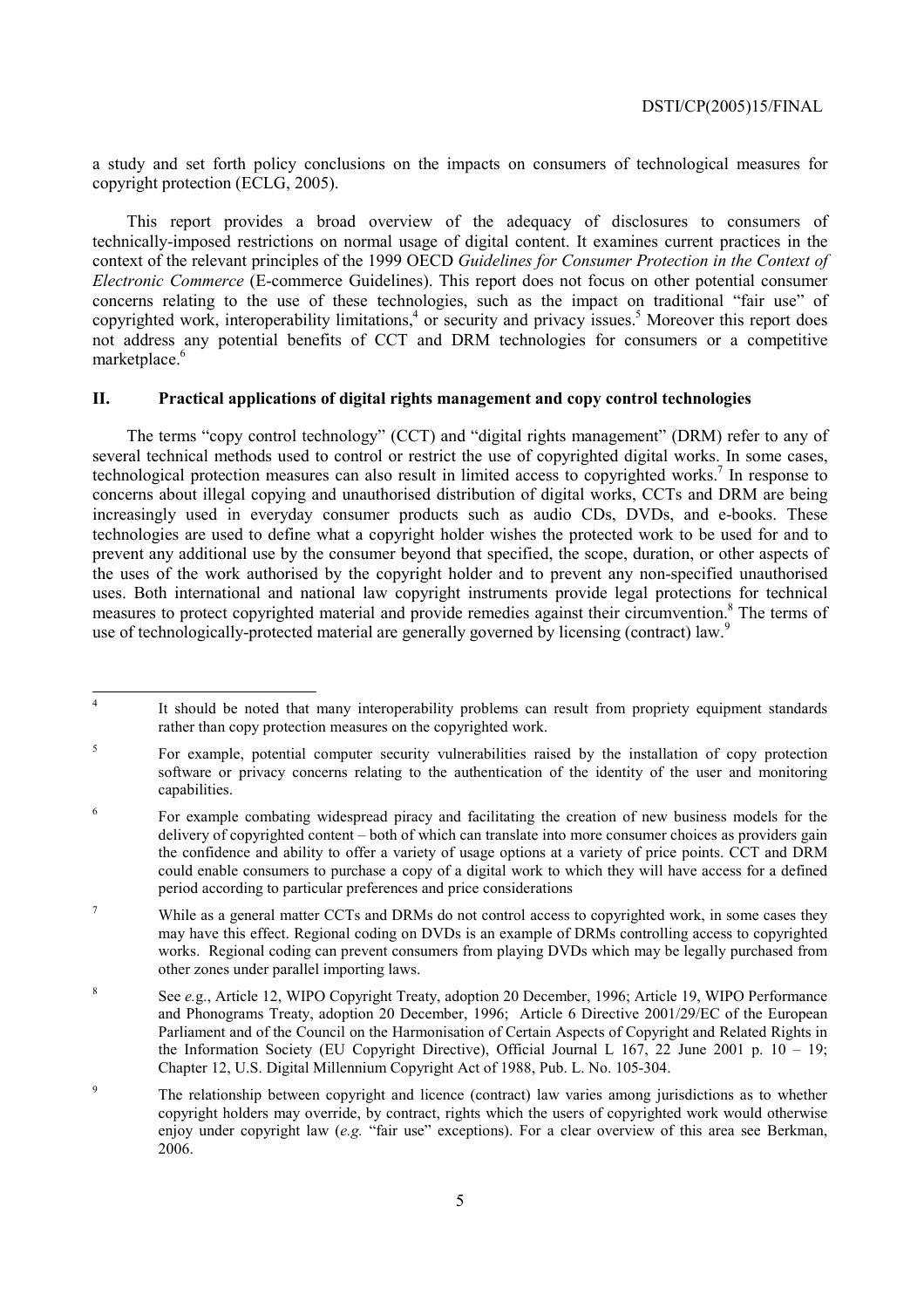DRM is commonly used to control or restrict use in three ways: to encrypt content to keep it unavailable to unauthorised users; to provide a license system for controlling who can use the content and what can be done with it under specific circumstances; and to authenticate the user or device, a required step for accessing the different usage rights awarded by the license (OECD 2005b; Schrock, 2004).

The following sections examine three areas in which CCTs and DRM are currently being employed: copy-protected CDs; online music, and DVD regional coding.10 The aim is to provide concrete examples of the use of copy control and DRM technologies in consumer products and the information that is provided to consumers concerning the limitations they may impose on usage of the products.

#### *A. Copy-protected CDs*

A number of major record labels use CCTs on CDs designed to prevent or limit certain uses such as digitally copying the music onto a computer which can lead to illegal trading or distribution. According to the European Consumer Law Group, the use of copy protection measures on CDs and DVDs has generated criticism from European consumers who complain that the restrictions imposed do not discriminate between legal and illegal behaviour and frustrate normal expectations (ECLG, 2005).

Among major reported problems with early releases of copy-protected CDs was that they could not be played on other devices (such as on car audio systems, older CD players, DVD players, PlayStation machines, and computer CD-Rom drives), and that in some cases caused damage to this equipment (Peters, 2003; Knight, 2002). Recently complaints have largely focused on restrictions on burning private copies of the discsí contents onto other CDs, the inability to transfer songs onto portable listening devices such as Apple's popular iPod, and, more seriously, the use of copy protection software that raises computer security concerns (Borland, 2005). In some cases, particularly where they have prevented playback on computers entirely, have prevented private copies, or have raised security concerns, CDs containing CCTs have prompted negative publicity and have been recalled from the marketplace (Garrity, 2005; The Register, 2005; Evers, 2005; Woellert, 2005).

#### *Product warnings and consumer notification*

In 2002, the International Federation of the Phonographic Industry (IFPI) developed voluntary guidelines for its member companies and national associations governing the labelling of CDs containing copy control technologies (IFPI, 2002a). The guidelines recommend that record companies include information on the outside of the disc packaging concerning the types of devices on which the disc is intended and not intended to play, and compatibility with computer use including whether such use is dependent on additional hardware or software. The guidelines recommend that information be provided in the appropriate local language of the market where the CD is released, and that where symbols are used their meaning be clear and complemented by appropriate information campaigns.

The IFPI itself developed its optional logo for record companies to use to indicate that a CD contains technical protection mechanisms (see Figure 1 below). The logo is intended to complement the labelling guidelines and may be accompanied by additional information about the nature and effects of the copy control technology employed (IFPI, 2002b).

 $10$ 

As a technical matter, while DVD regional coding is referred to as a DRM or CCT in this paper, it is not a stand-alone technology, but is part of a larger content protection technology called CSS, which has enabled the protected delivery of DVDs to the marketplace.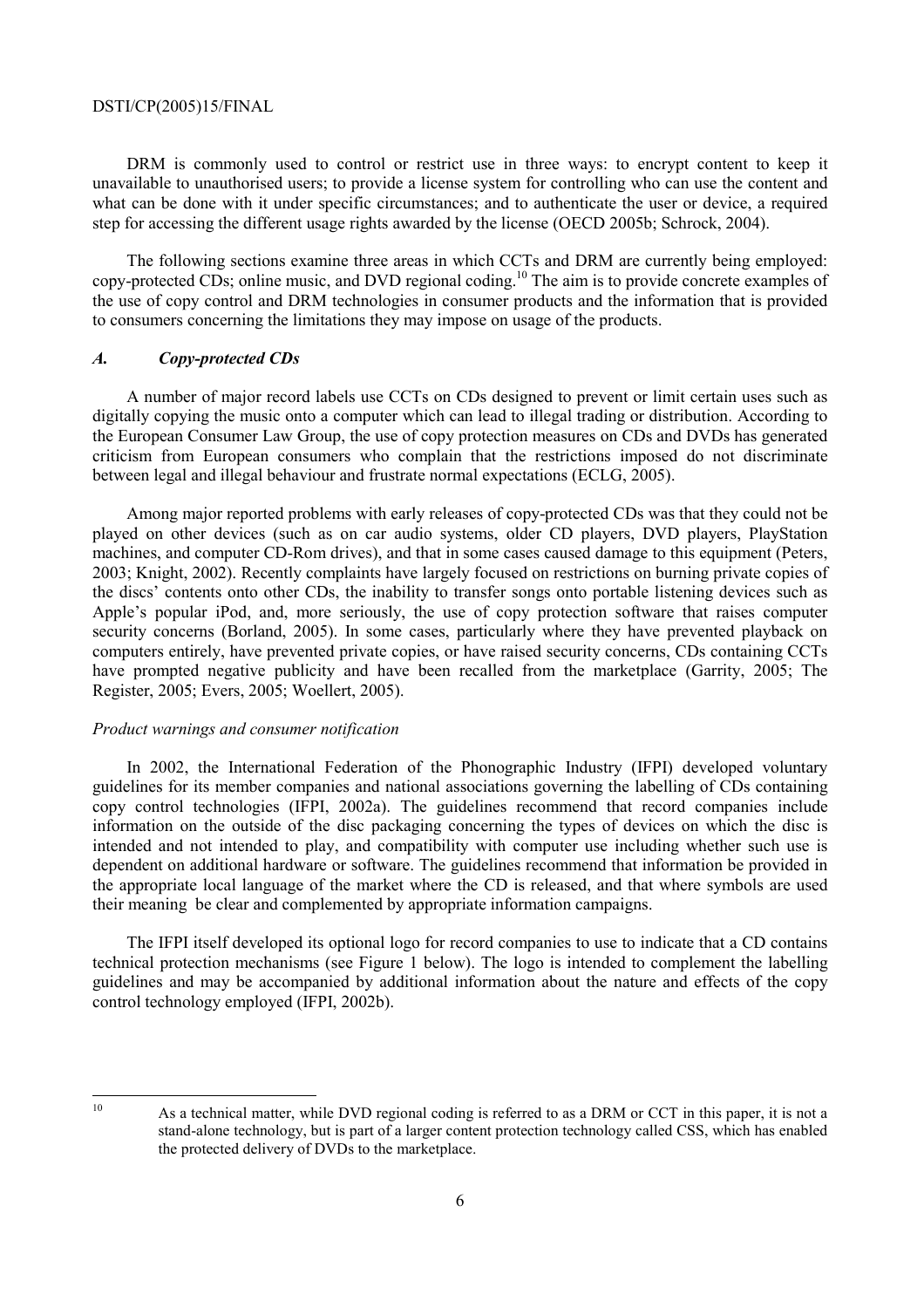**Figure 1. CD label** 



Despite these self-regulatory efforts by the IFPI, some government authorities and consumer protection associations have expressed concerns that consumers are not being adequately informed about the use and consequences of CCTs in CDs. In June 2005, ICPEN Europe sent a letter to the IFPI Secretariat informing them of ongoing consumer complaints in this area. The letter stated that current implementation of the IFPI guidelines by the two major multinational record companies failed to provide consumers sufficient guidance about the product they buy and how they will be able to use it, amounting to a possible breach of marketing and advertising laws in a number of countries. It recommended that IFPI issue amendments to its guidelines to provide for more specific and detailed disclosures to consumers.<sup>11</sup> In its response, the IFPI explained different initiatives that record companies have in place to meet consumer concerns.12 IFPI gave examples of some independent laboratories running compatibility testing of products with CCTs and others providing consumers with product alternatives, refunds or credit notes. The IFPI concluded that the ICPEN concerns would be borne in mind in the context of the regular review of the IFPI labelling guidelines. In a separate incident, in November 2005, the Attorney General of Texas, United States, filed a class action lawsuit against Sony BMG following the discovery that the company was using Extended Copy Protection (XCP) software in CDs.<sup>13</sup> XCP is a CCT that uses "cloaking technology" to conceal its existence within computer operating systems and is reported to raise security risks. Among the allegations was that although the CDs in question were marked as "Content Protected," on the spine of the CD package, there were no disclosures included on the packaging to notify consumers that anything would be installed on their computers. This issue also drew the attention of the independent Italian consumer association, *Altronconsumo*, which sent a public letter to the Milan office of Sony BMG Music Entertainment criticising the lack of information provided to consumers about the use of XCP software and warning of a potential breach of Italian law.<sup>14</sup>

There have also been private legal cases dealing with inadequate disclosures to consumers relating to the use of CCTs in CDs. For example, in 2001 an American consumer filed a case against the record label Fahrenheit Entertainment, Inc. for failing to disclose that the CD would not play automatically on computer CD drives (Rothkin, 2001). As part of a subsequent out-of-court settlement agreement, the company agreed to list compatibility requirements on the label of the CDs (Harmon, 2002). In 2003 the French consumer association CLCV (*Consommation, Logement et Cadre de Vie*) successfully brought a case on behalf of consumers against the record label EMI Music France. The Court of First Instance found that EMI Music France's failure to provide sufficient information to consumers concerning technological

<sup>12</sup> Letter from John Kennedy, IFPI Chairman and CEO to Christine Wade, ICPEN President, Director of Consumer Regulation Enforcement, Office of Fair Trading, UK, 2 September 2005, on file with OECD Secretariat.

13 Texas v. SONY BMG Music Entertainment, Dist. Ct. Travis Co, Tex, filed 21 November 2005, complaint available at: www.sonysuit.com/classactions/texas/complaint.pdf

<sup>14</sup> Letter from Paolo Martinello, Chairman, Altroconsumo to Sony BMG Entertainment, 10 November 2005, available at: http://www.altroconsumo.it/images/8/89961\_Attach.pdf; unofficial English translation available at: in http://www.consumersdigitalrights.org, accessed on 23 January 2006.

 $11$ Letter from Christine Wade, ICPEN President, Director of Consumer Regulation Enforcement, Office of Fair Trading, UK, to IFPI Secretariat, 5 July 2005, on file with OECD Secretariat. It is noted that this letter was sent on behalf of the membership of ICPEN Europe, and not the wider ICPEN membership.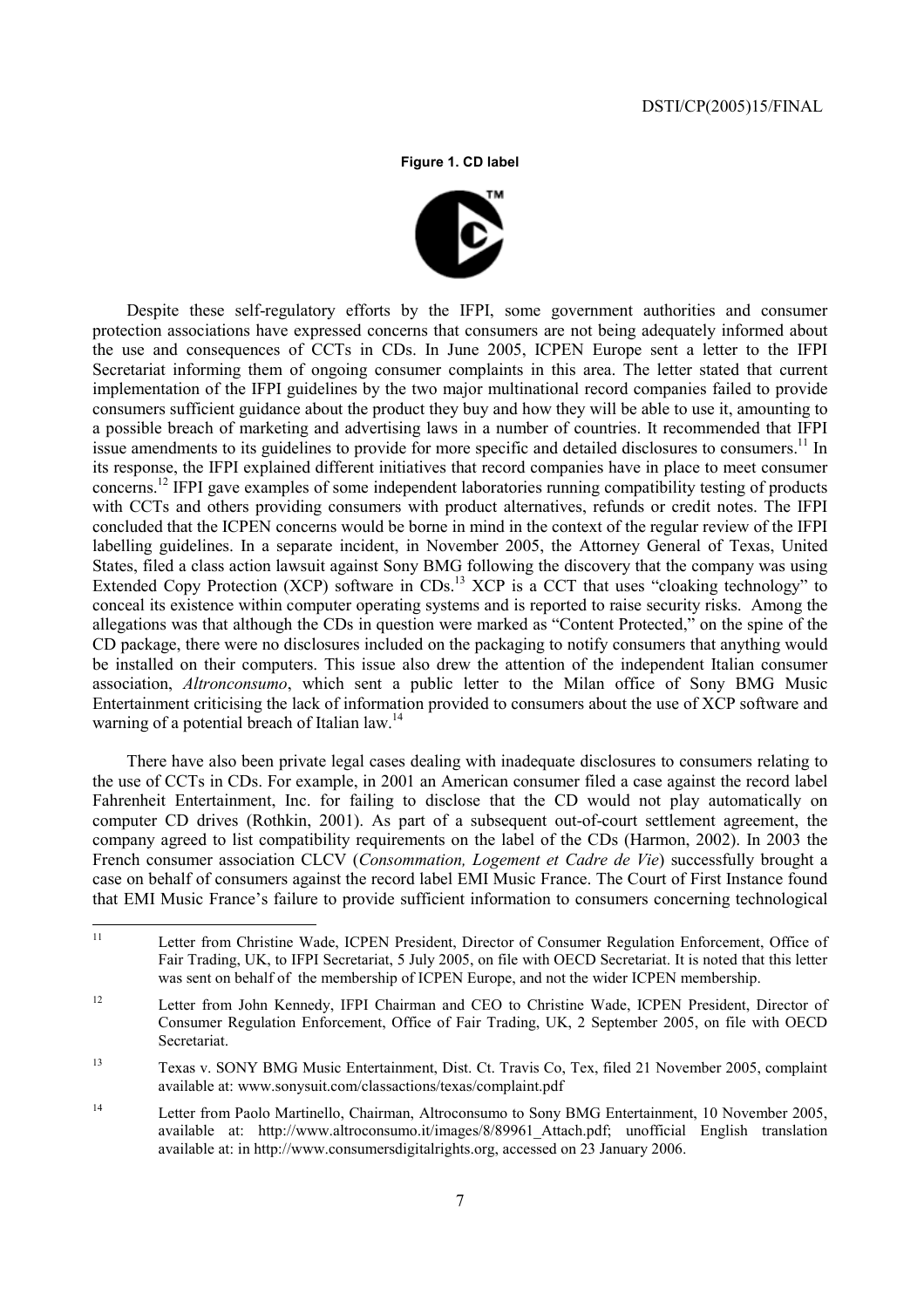restrictions on its CDs amounted to a deceptive and misleading practice in breach of French consumer protection law. Although the company had indicated on the CDs that certain copy protection technologies were in place, it did not specify that this would prevent the CDs from being listened to on car stereos or computers.15 The court ruled that consumers should be informed of the potential incompatibility issues of copy-protected CDs and playback devices. In 2004, the Versailles Court of Appeals confirmed the above finding,<sup>16</sup> ordering EMI to include a clear notice<sup>17</sup> on the outside packaging of its CDs that they cannot be listened to on all CDs players.

More recently, in January 2006, the Paris Court of First Instance found the retailer Fnac to be in breach of the law for failing to provide buyers of the CD *''Testify'* by Phil Collins with notice that the CD could neither be played on Macintosh computers nor copied for strictly private use.<sup>18</sup> In the United States, the discovery that Sony BMG was using XCP software on its CDs (see above) has led to a large number of private class action lawsuits being filed. The majority of these lawsuits were consolidated before a single court in New York and a proposed settlement reached in December 2005.<sup>19</sup> Among the allegations against the company were that it failed to disclose, inadequately disclosed and/or concealed material facts about the DRM software contained on its CDs. As part of the proposed settlement order, Sony BMG would agree to enforceable provisions relating to the future use of CCTs on CDs, including a provision requiring Sony to include on the CD case a "written disclosure in plain English that the CD contains content protection software and a brief description of the software." Class action suits are now also pending against Sony BMG in the Canadian provinces of Quebec, Ontario and British Columbia (Geist, 2006).

# *B. Music downloads*

DRM is often used in online music stores to control usage of digital content. Most digital music files sold online are protected by DRM which can prevent or limit consumers ability to burn back-up copies of the music onto a recordable CD (CD-R), to access the music from other computers, or to transfer the music to portable listening devices.<sup>20</sup> The wide variety of technological protections and proprietary formats for digital files offered from online music stores can lead to compatibility problems with playback devices. This means that consumers who wish to change their music service providers or playback devices may have to repurchase music files in a different format (Barrett, 2003). Due to the complexity of online music store and music player compatibility, consumers may be confused as to what songs they will actually be able to play on which devices. $2<sup>1</sup>$ 

<sup>15</sup> 15 *Tribunal de Grande Instance de Nanterre 6eme Chambre jugement du 24 juin 2003*, Association CLCV/EMI Music France, available at : www.legalis.net/cgi-iddn/french/affichejnet.cgi?droite=internet\_dtauteur.htm, accessed 1 October 2005.

<sup>16</sup> *Cour díAppel de Versailles, 1Ëre chambre, 30 September 2004, 1Ëre Section*, *S.A. EMI Music France v. Association CLCV*, in http://www.foruminternet.org/documents/jurisprudence/lire.phtml?id=809.

<sup>&</sup>lt;sup>17</sup> The Court specified that the notice be in a 2.5mm character.

<sup>18</sup> *Christophe R., UFC Que Choisir / Warner Music France*, *Fnac, Tribunal de Grande Instance de Paris*, 10 January 2006, 5th Chamber, 1st Section, available at: http://legalis.net/jurisprudencedecision.php3?id article=1567.

<sup>&</sup>lt;sup>19</sup> In re Sony BMG CD Technologies Litigation, Case No. 1: 05-cv-09575-NRB. Legal documents, including the complaint and proposed settlement order available on: http://www.sonysuit.com/classactions/michaelson/, visited 10 February 2006:

<sup>&</sup>lt;sup>20</sup> For a fuller description of the varying restrictions on usage rights see OECD 2005b, pp. 54-55.

<sup>&</sup>lt;sup>21</sup> For an examination of incompatibility issues for digital music see OECD 2005b, pp.54-56, 71-72, and Van Buskirk, E. (2004).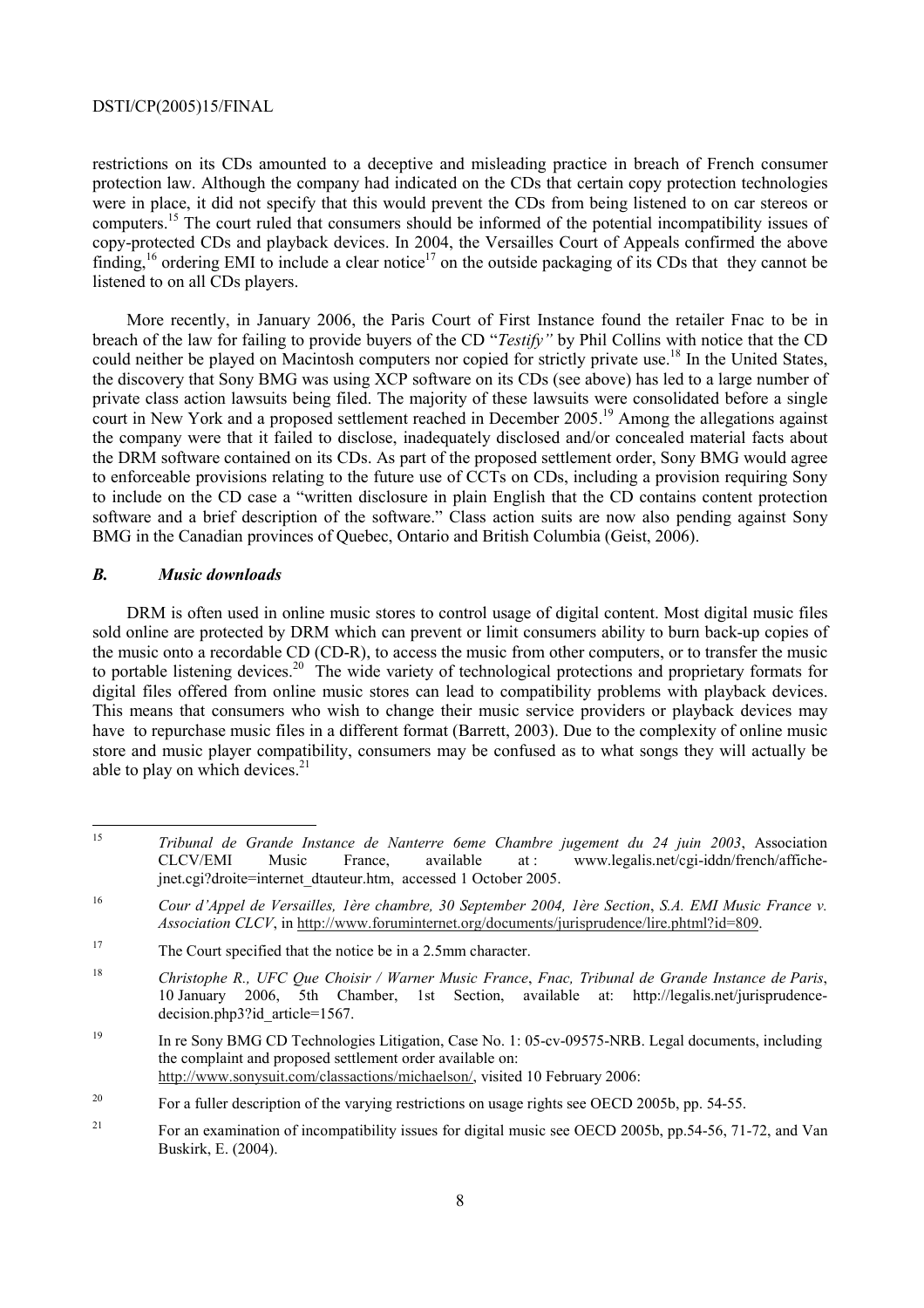Furthermore, the practice of altering the terms of consumers' usage options after purchase (sometimes referred to as "renewable" DRM) has been noted. For example, the Electronic Frontier Foundation reports that consumers who bought music from Apple's iTunes Music Store until April 2004 were told that their music playlists could be burned on up to 10 CDs whereas after that date Apple reduced this maximum to 7 through a software "update" to iTunes. Likewise, they say, the  $4.0.1$  "update" to iTunes removed the ability for owners of iTunes music files to access and play that music via the Internet from another computer instead allowing only for "local" sharing between users on the same network (EFF *et al.*, 2005). In January 2006, the Consumer Council of Norway submitted a formal complaint to the Consumer Ombudsman alleging that several practices on the iTunes Music Store, including post-purchase changes in the consumers usage rights, potentially violated the Norwegian Marketing Control Act (Singstad, 2006).

#### *Product warnings and consumer notification*

A February 2005 survey of 4 852 European consumers conducted by the European Commission funded INDICARE project revealed that "consumers are not well informed about usage restrictions and DRM applied by online music stores. As a result, they are confused when technical restrictions keep them from burning, sharing or transferring music between devices" (Dufft, 2005). The survey revealed that 79% of the users of digital music stores did not know whether the music they purchased was DRM-protected or not. Of those that knew about usage restrictions, the majority did not know the details of the restrictions.

 There have been some industry efforts to address consumer confusion relating to which music formats available from online stores play on which music devices. For example, in 2005 Microsoft launched its labelling campaign and logo "Plays for Sure" (see Figure 3). The stated aim of the campaign is to make it easy for consumers to find which digital media stores and devices work together. The logo can only be displayed by music stores and portable devices that are inter-operable or compatible with Microsoft's own download service (MSN music), which does not include competitors such as iTunes.

## Figure 2. Microsoft's "Playsforsure" label



Lack of transparency concerning the use of DRM by online music stores has also been the subject of legal action. In February 2005, the French consumer association, *Union Fédérale des Consommateurs – Que Choisir* filed a case against Sony and Apple alleging that the use of DRM which prevents songs downloaded from their respective online music stores being played on other companies' music players is ìdeceitfulî and limits consumersí ability to independently chose their purchase (Best, 2005). Both cases are expected to be heard shortly.

# *C. DVD regional coding*

DRM, in the form of the Content Scramble System (CSS) encryption code, is used on a majority of DVD discs to scramble their contents and ensure that they can only be played on "authorised" DVD players containing the right decryption keys. DVD disc and playback manufacturers obtain licences to use CSS from the DVD Copy Control Association (DVD-CCA). As part of the licence agreement, content owners agree to honour the worldwide "region codes." There are six main regions: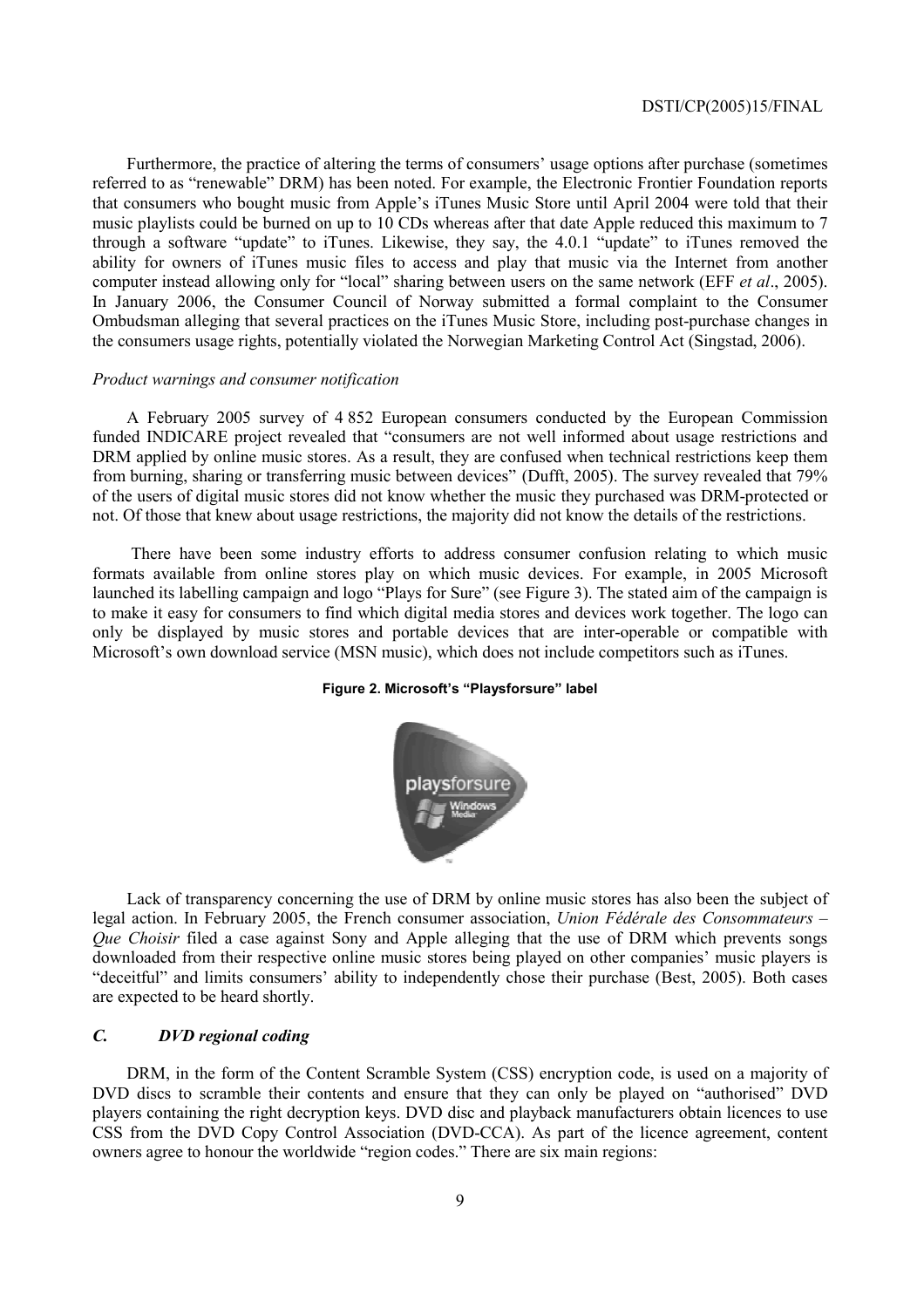- Region  $1 North America$ .
- Region 2 Europe, Japan, South Africa, Middle East (including Egypt), Greenland.
- Region  $3 -$  South Korea; Taiwan; Hong Kong, China; the Philippines; parts of Southeast Asia.
- Region  $4$  Australia, New Zealand, Pacific Islands, Latin America (including Mexico), Caribbean.
- Region 5 Eastern Europe, Russia, India, Africa, North Korea, Mongolia.
- Region  $6$  China.

 The regional coding system was put into place so that movie studios can control when and where DVDs are distributed so as not to interfere with schedules for sequential release of movies, which includes theatrical runs, Pay TV broadcast, video rental release, retail video release, and free-to-air television broadcast. As a result of the system DVDs authorised for one region will only play on players that are also authorised for that region. So, for example, a Region 1 DVD will play only on a Region 1 player. If the consumer attempts to play a Region 1 DVD on a Region 2 the player will display a message that the "DVD" is not readable in this zone" or simply reject it.

In practical terms the coding system means that consumers who purchase DVDs while travelling abroad in another "region" will not be able to play the discs on their DVD players when they return home. Conversely, consumers bringing their home DVD collection with them when they travel to another region will not be able to watch those discs on a player purchased in the foreign country.

 For those consumers who live in Europe, Australia, and Asia, there is a market for code-free (and multi-region) DVD players, which are modified versions of stock DVD players in which the region coding function has been disabled. For the owners of these players, DVDs can be purchased (and played) from any region. However, as a reaction to the popularity of code-free DVD players, another layer of coding on Region 1 DVDs has been implemented: RCE (Regional Coding Enhancement). RCE prevents selected Region 1 DVDs from playing even on code-free DVD players.

Somewhat less restrictive regional coding specifications are permitted for DVD players on computers. When a computer manufacturer gets a DVD-decoding license from the DVD Copy Control Association, it is allowed to make players that can change regions up to five times. After this limit, the region setting on the DVD player can only be changed again if the computer manufacturer resets the drive. For consumers who travel regularly and purchase DVDs in other regions, this inability to play them on personal laptops can be an unexpected constraint.<sup>22</sup>

# *Product warnings and consumer notification*

DVDs are usually labelled to indicate which region they can be played in. Most commonly, this label takes the form of a number (one through six), presented in a circle or superimposed on a globe on the back of the DVD box (see Figure 3).<sup>23</sup> The region also appears spelled out in some cases. For example, while

 $22$ 22 The Advanced Access Content Protection System (AACS) for next generation high-definition DVDs developed by a cross-industry consortium of consumer electronics manufacturers, content owners, and technology companies does not contain any provisions requiring regional coding to be included on products by adopters of this content protection system. See www.aacsla.com.

<sup>&</sup>lt;sup>23</sup> On some DVDs you will see Region 0 code, which means that these DVDs are "region free" and can be played on any DVD player.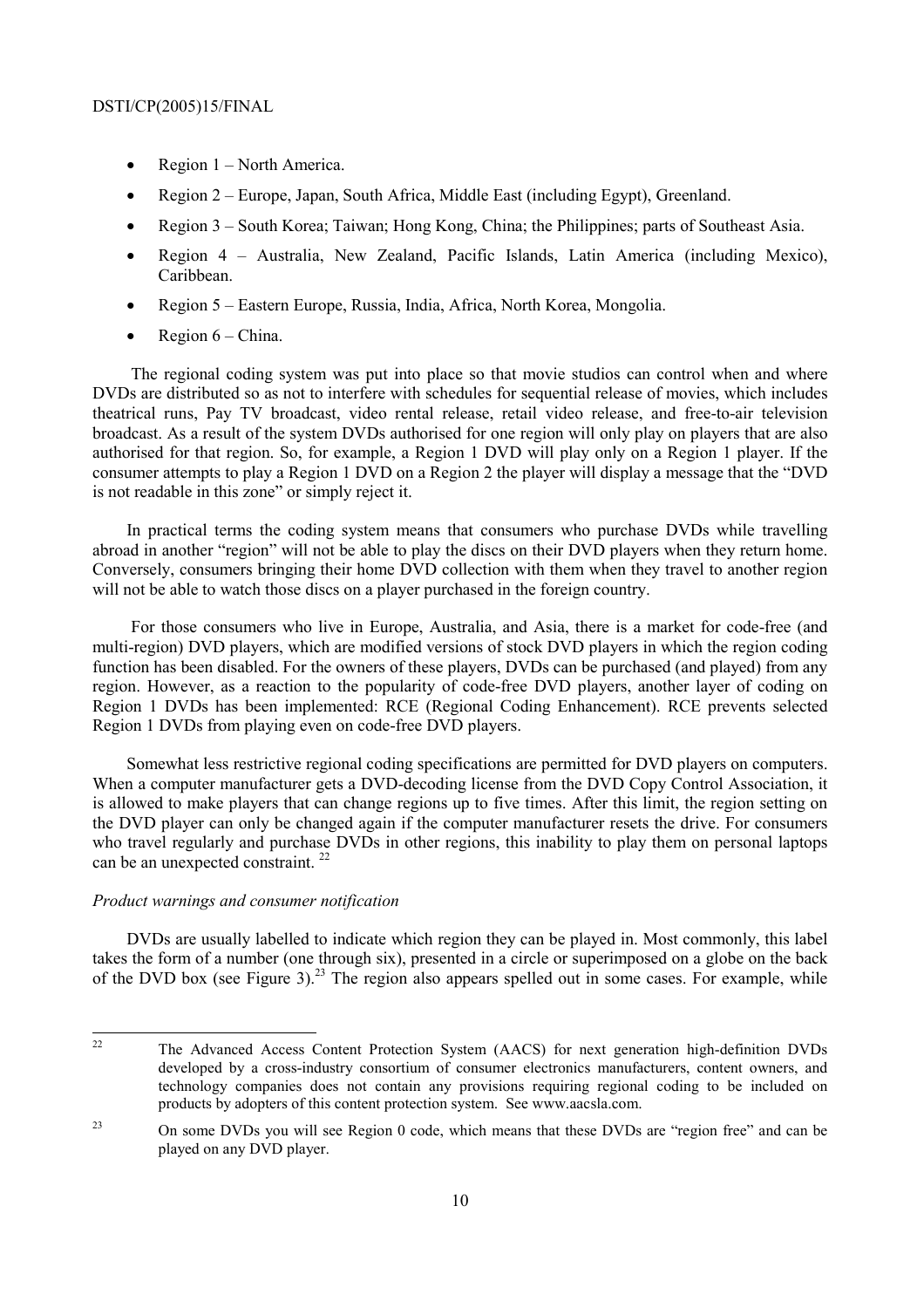some companies use the globe logo and number scheme, others state: "This disc has been encoded for Region 1: The United States, US Territories and Canada.<sup>7</sup>

## **Figure 3. DVD region label**



To those who are familiar with the region system, this labelling appears to be clear. For those who are not aware of the region system, however, a number on a globe is perhaps not enough information to indicate what playback restrictions are included. Explanatory text about the region code system is not usually included on or inside the DVD.

With regard to labelling on DVD players and the regions they are compatible with, an informal review of players available on line showed that information about regions is not evident in product descriptions. Little or no clear information is available on regions for specific players on major provider sites (*e.g.* Sony, Philips, Panasonic) and online buyers' guides do not indicate how one might know what region the player is good for.

As regards anti-copying devices on DVDs, the Paris Court of Appeals ruled in 2005 that consumers must be clearly informed about specific restrictions to their use, stating that these restrictions were essential characteristics of the goods.<sup>24</sup> It further ruled that consumers may not understand from the sole reference "P.C." labelled on the DVD that copying is prohibited. On appeal to the *Cour de Cassation* on a separate point of law, this decision was vacated in February 2006 and remanded to the Court of Appeals for rehearing.<sup>25</sup>

# **III. Issues for consideration**

The above brief examinations of some of the ways in which copy control and DRM technologies are currently being applied suggest that, in some instances, consumers may not understand, or may be provided with insufficient, unclear, misleading, or confusing information concerning usage restrictions. Examples of these restrictions may include:

- 1. **Play limitations,** such as copy-protected CDs not playing in some playback devices.
- 2. **Copy limitations**, such as limitations or prohibitions on music being digitally copied and burned onto recordable CDs).
- 3. **Interoperability limitations**, such as music purchased in one file format not playing on all portable music devices.
- 4. **Geographic limitations**, such as regional coding on DVDs; and
- 5. **Post-purchase changes in usage rights,** such as restrictions on making private back-up copies of downloaded music or on accessing this music from different computers.

 $24$ 24 Court of Appeals of Paris, 4th chamber, Section B, 22 April 2005, *StÈphane P. v. Universal Pictures Video France*, in: http://www.foruminternet.org/telechargement/documents/ca-par20050422.pdf.

<sup>&</sup>lt;sup>25</sup> *Cour de cassation, Première chambre civile, Arrêt n° 549*, of 28 February 2006, available at: http://permanent.nouvelobs.com/multimedia/20060301.OBS8937.html, accessed 1 March 2006.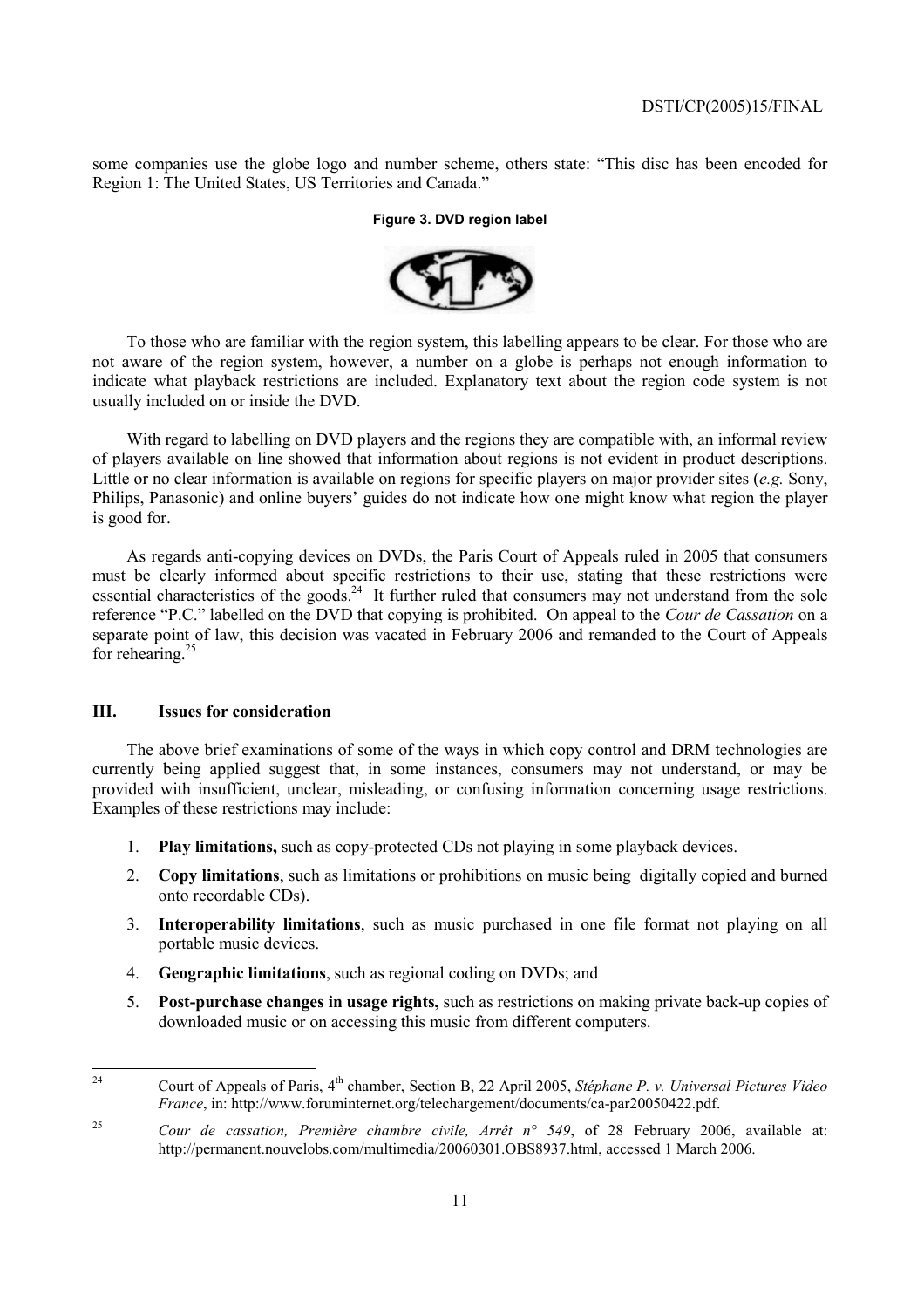The need to provide consumers with adequate and accurate information about commercial transactions is a core element of consumer protection law and policy in OECD countries. With regards to transactions occurring on line, which today account for an increasing proportion of sales of entertainment goods such as music and movies, Section III(b) of the *1999 OECD E-commerce Guidelines* is instructive. This section provides:

ìBusinesses engaged in electronic commerce with consumers should provide accurate and easily accessible information describing the goods or services offered; sufficient to enable consumers to make an informed decision about whether to enter into the transaction and in a manner that makes it possible for consumers to maintain an adequate record of such information.<sup>7</sup>

While the 1999 Guidelines only apply to e-commerce transactions, the principles they set forth are based on established consumer laws and policies governing misleading and unfair commercial conduct applying both on line and off line. Provisions to ensure transparency regarding the terms and services of consumer transactions are also found at the European Union level in the Distance Contract Directive and Electronic Commerce Directive.<sup>26</sup> Similar protections are enshrined in the domestic marketing and advertising laws of most OECD countries.

 A number of consumer protection groups and academics have called for improvements in disclosures to consumers. In 2005, the Trans Atlantic Consumer Dialogue issued a resolution recommending that "[a]ll equipment containing DRMs must be clearly labelled showing what uses are allowed and what equipment it will or will not work on." (TACD, 2005) Similarly, a 2005 policy report published by the European Consumer Law Group similarly stressed "the need to enhance the transparency of TPMs [technological] protection measures] and DRMs so as to ensure that consumers are in a position to choose the services that offer, in their opinion, the fairest terms and conditions.î (ECLG, 2005) More recently, in a submission to the UK Parliamentary "All Party Internet Group," the UK National Consumer Council (NCC) concluded that "the way DRM technology is being deployed is causing a number of serious problems for consumers...[including] inadequate information to make informed purchase choices." (NCC, 2006).

Ensuring that consumers are adequately informed upfront of any technological restrictions on usage of copyrighted material they purchase takes on added significance considering the legal prohibitions against circumventing these technologies. Anti-circumvention provisions, which make it illegal to "unlock" any technological measures used to protect copyrights, are included in the WIPO Copyright Treaty of  $1996$ ,<sup>2</sup> the European Copyright Directive of  $2001<sup>28</sup>$  and a number of national laws implementing these instruments. Because consumers may be subject to potential civil (and in some cases criminal) liability for attempting to bypass or deactivate technological restrictions on their products, it is important for them to be informed prior to purchase that these restrictions are in place.

 $26$ 26 Directive 97/7/EC of the European Parliament and of the Council of 20 May 1997 on the Protection of Consumers in Respect of Distance Contracts, Official Journal, L 144, 4 June 1997, p. 19-27; Directive 2000/31/EC of the European Parliament and of the Council of 8 June 2000 on certain legal aspects of information society services, in particular electronic commerce, in the Internal Market (Directive on electronic commerce), 17 July 2000, O.J.E.C. L 178/1. For further analysis of the application of existing EU consumer legislation to this area see ECLG 2005, pp.10-15.

<sup>&</sup>lt;sup>27</sup> WIPO Copyright Treaty, adoption: 20 December, 1996; entry into force March 6, 2002, available at: http://www.wipo.int/treaties/en/ip/wct/trtdocs\_wo033.html#P8\_190.

<sup>&</sup>lt;sup>28</sup> Directive 2001/29/EC of the European Parliament and of the Council on the Harmonisation of Certain Aspects of Copyright and Related Rights in the Information Society, Official Journal L 167, 22 June 2001 p.  $10 - 19$ , available at: http://europa.eu.int/comm/internal\_market/copyright/documents/documents\_en.htm#directives.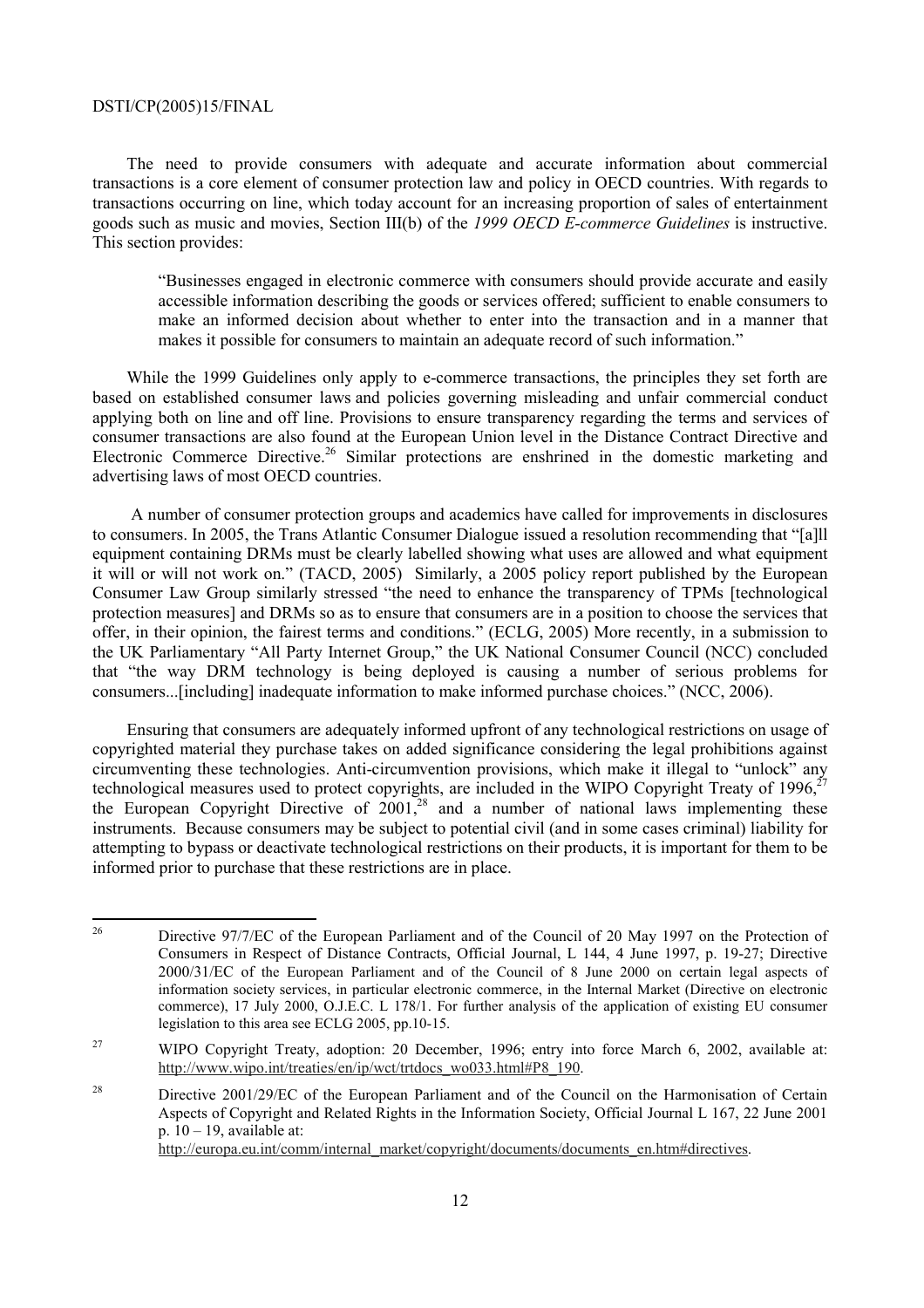# **IV. Conclusion**

Adequate disclosure to consumers of the terms and conditions of products and services purchased is a key element of consumer protection law and policy. This report recognises that industry has taken steps to address consumer concerns about lack of disclosures about CCT and DRM technology on particular products. Indeed, market forces can provide a strong incentive for industry to develop initiatives to satisfy these concerns. The report also recognises that governments have a role to play in encouraging private sector action and ensuring that current practices are aligned with the existing legal and policy consumer protection instruments. Governments should take action to prevent failures to disclose information concerning CCT and DRM technology (*i*) that deceive consumers, or (*ii*) that are otherwise likely to cause substantial injury that consumers cannot reasonably avoid and that is not offset by benefits to consumers or competition.

The CCP supports further efforts by the private sector and governments to raise consumer awareness about the use of copy control and DRM technologies and to educate consumers about what they should be looking for before purchasing particular products. This report is intended to assist towards this end.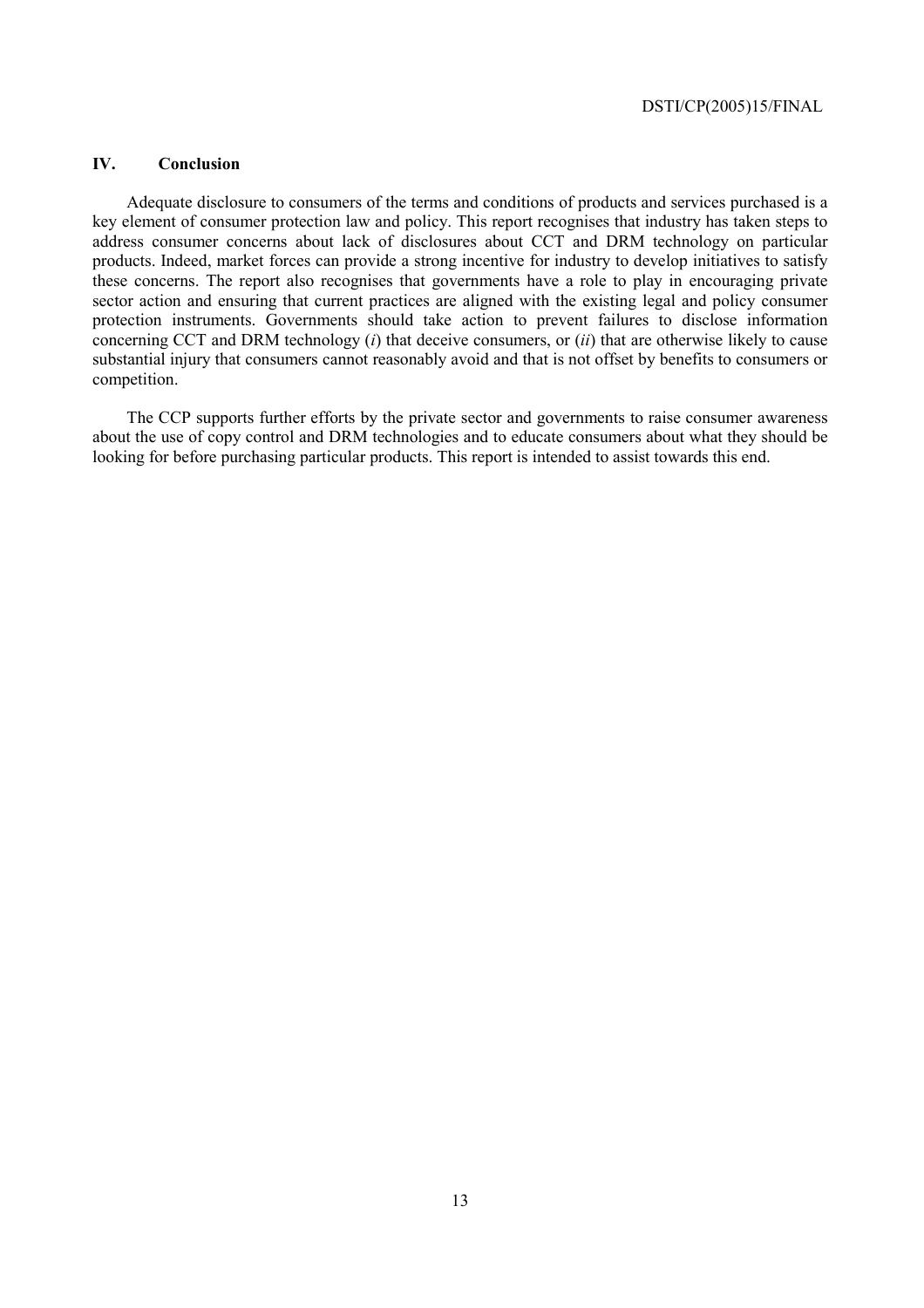#### **BIBLIOGRAPHY**

- Altroconsumo (2005), warning letter to Sony BMG Music Entertainment, 10 November 2005, in http://www.consumersdigitalrights.org, accessed on 23 January 2006.
- Barrett, John (2003), "Thinking Outside the Disc Piracy, Digital Music, and the Future of the Recording Industry", Parks Associates.
- Best, Jo (2005), "Apple, Sony Sued Over DRM in France", CNET News, http://news.com.com/Apple%2C+Sony+sued+over+DRM+in+France/2100-1027\_3-5575417.html, accessed 1 August 2005. Borland, John (2005), "Sony CD Protection Sparks Security Concerns", 17 November, CNET, http://news.com.com/2100-7355\_3-5926657.html, accessed 10 December 2005.
- CLCV (2004), ì*CD ProtÈgÈs: la CLCV Gagne en Appel Contre EMI Music France*î, 1 November, http://www.clcv.org/index.php?v=detail&a=action&id=96, accessed 10 October 2005.
- Dufft, N., *et al*. (2005), *Digital Music Usage and DRM: Results from a European Consumer Survey*, INDICARE Project, www.indicare.org/survey, accessed 1 August 2005.
- EC (European Commission) (2004), High Level Group on Digital Rights Management: Final Report, July, http://europa.eu.int/information\_society/eeurope/2005/all\_about/digital\_rights\_man/high\_level\_grou p/index\_en.htm, accessed 1 October 2005.
- ECLG (European Consumer Law Group) (2005), *Copyright Law and Consumer Protection*, ECLG/035/05, http://www.europeanconsumerlawgroup.org/Content/Default.asp?PageID=488, accessed 1 October 2005.
- EFF (Electronic Frontier Foundation) et al. (2005), "Digital Rights Management: A Failure in the Developed World, A Danger to the Developing World", paper presented for the International Telecommunications Union, ITU-R Working Party 6M Report on Content Protection Technologies, www.eff.org/IP/DRM/itu\_drm.php, accessed 1 August 2005.
- Evers, Joris (2005), "Homeland Security Official Suggests Outlawing Rootkits," 17 February, CNET, http://news.zdnet.com/2100-1009\_22-6040726.html, accessed 8 February 2006.
- Garrity, B. (2005), "Artists Take Stand Against Copy Protection," Reuters, 4 October, http://news.yahoo.com/s/nm/20051004/music\_nm/copy\_dc, accessed 10 October 2005.
- Gasser, Urs, *et al.* (2004), "iTunes: How Copyright, Contract and Technology Shape the Business of Digital Media – A Case Study," 15 June, the Berkman Center for Internet & Society at Harvard Law School, available at: http://papers.ssrn.com/sol3/papers.cfm?abstract\_id=556802, accessed 10 February 2006.
- Geist, Michael (2006), "Sony Hit With Canadian Class Action Suits" http://michaelgeist.ca/index.php?option=com\_content&task=view&id=1062&Itemid=85, accessed 10 February 2006.
- Harmon, Amy (2002), "CD-Protection Complaint is Settled", *New York Times*, 25 February, www.nytimes.com/2002/02/25/technology/25PROT.html, accessed 1 October 2005.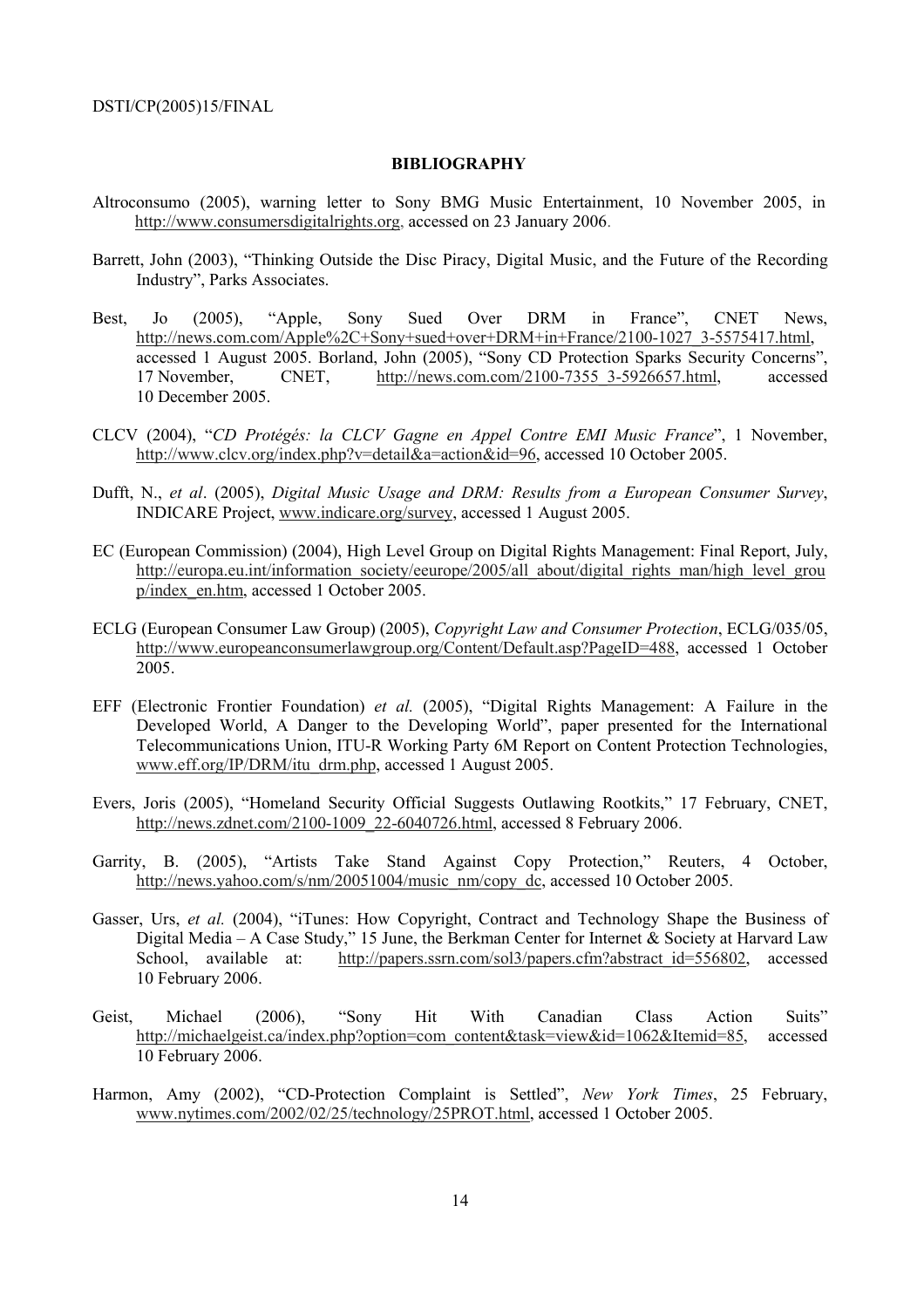- Helberger, N. (ed.) (2005), *Digital Rights Management and Consumer Acceptability: A Multi-Disciplinary Discussion of consumer Concerns and Expectations*, INDICARE State of the Art Report – First Supplement, http://www.indicare.org/tiki-page.php?pageName=Downloads, accessed 1 October 2005.
- IFPI (International Federation of the Phonographic Industry) (2002a), "IFPI Issues Labelling Guidelines for Copy Control CDs", 30 May, www.ifpi.com/site-content/press/20020614.html, accessed 1 October 2005.
- IFPI (2002b), "IFPI announces new optional copy control symbol for CDs," 17 September, http://www.ifpi.org/site-content/press/20020917.html, accessed 1 October 2005.
- IFPI (2006), Digital Music Report 2006, in http://www.ifpi.org/site-content/library/digital-music-report-2006.pdf, accessed on 31 January 2006. Knight, W (2002), "Copy Protected Discs May Cause Mac Booting Problem", New Scientist.com News Service, 13 May, Booting Problemî, *NewScientist.com News Service*, 13 May, www.newscientist.com/news/print.jsp?id=ns99992271, accessed 1 August 2005.
- Healey, Jon and Charles Duhigg (2005), "CDs to Restrict Copying of Songs; EMI Group Plans to Join Sony BMG in Including Anti-piracy Technology in its Releases that Limit How Much Music Can be Burned onto Discsî, *Los Angeles Times*, Home Edition, 14 June, p. C3.
- Marson, Ingrid (2005), "Sony settles rootkit class action lawsuit", in News.Com, http://news.com.com/Sony+settles+rootkit+class+action+lawsuit/2100-1002\_3-6012173.html, accessed on 27 January 2006.
- Mossberg, Walter (2005), "Media Companies Go Too Far in Curbing Consumers' Activities", October 20, *Wall Street Journal*, B1.
- National Consumer Council (2006), Submission to the All Party Internet Group inquiry into Digital Rights Management, 6 January 2006, available at: http://www.ncc.org.uk/intellectualproperty/digitalrightssubmission-final.pdf, accessed on 24 January 2006.
- OECD (2004), Recommendation of the Council on Broadband Development, C(2003)259/Final, http://www.oecd.org/dataoecd/31/38/29892925.pdf.
- OECD (2005a), Working Party on the Information Economy, *Digital Broadband Content: Digital Content Strategies and Policies*, DSTI/ICCP/IE(2005)3/FINAL, www.oecd.org/sti/digitalcontent.
- OECD (2005b), Working Party on the Information Economy, *Digital Broadband Content: Music*, DSTI/ICCP/IE(2004)12/FINAL, www.oecd.org/sti/digitalcontent.
- Peters, J. (2003), "Copy-Controlled CD Causing Permanent Damage to Equipment," Campaign for Digital Rights, UK Eurorights Organisation, http://ukcdr.org/issues/cd/docs/damage.shtml, accessed 1 October 2005.
- Peters, Jim (2001), "Copy-protected CDs", Campaign for Digital Rights, UK Eurorights Organisation.
- Rosen, Hilary (2005), "Steve Jobs, Let my Music Go," The Huffington Post, 12 May, https://www.huffingtonpost.com/theblog/archive/2005/05/steve-jobs-let-.html, accessed 1 August 2005.